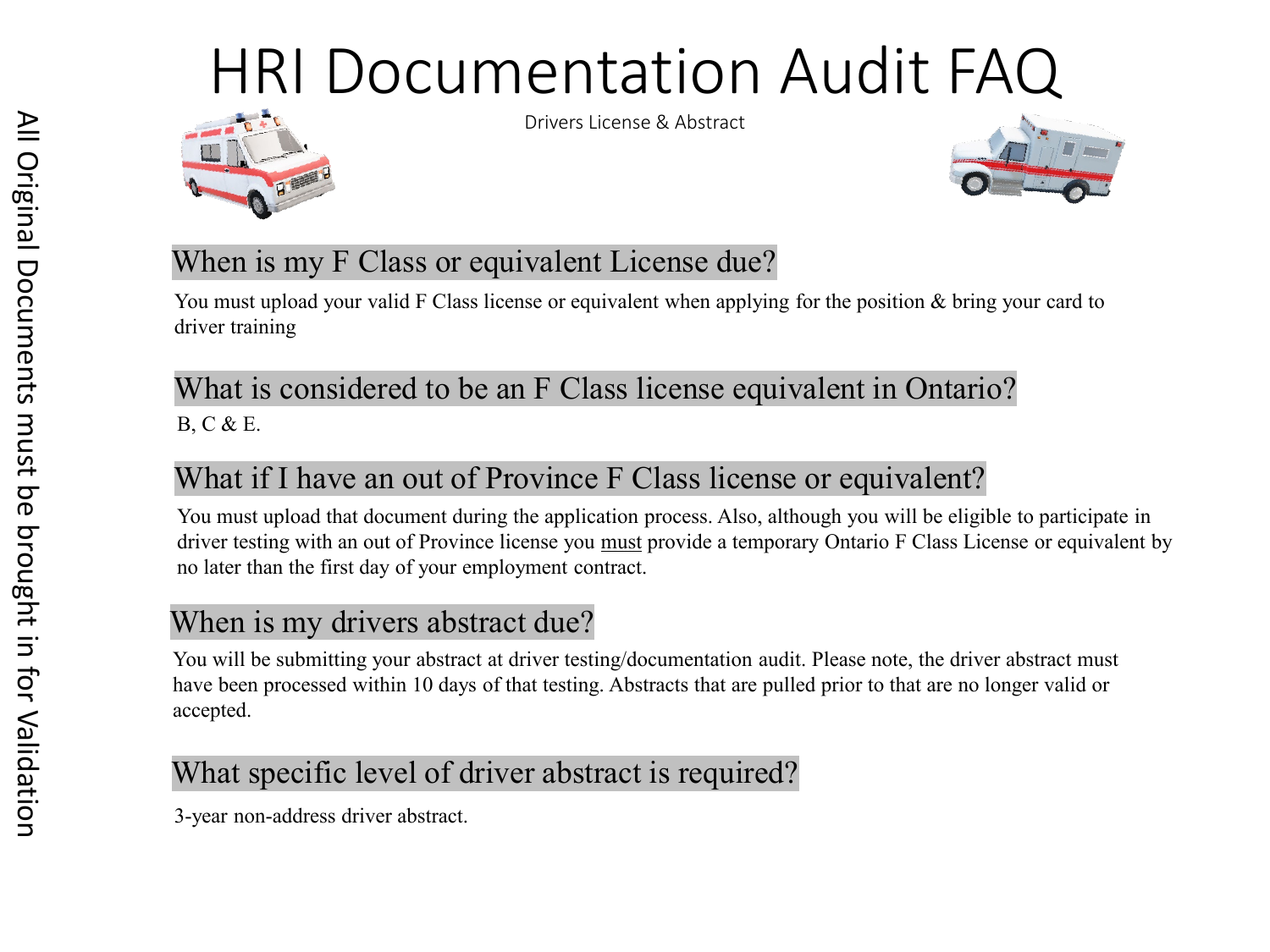CPR

#### In which year must my CPR certification have been issued?

Your CPR certification ISSUE DATE must be within the year of hire (i.e. 2022/2023) PRPS annual renewals are in the Fall every year. Your CPR must not expire before our renewal

#### What level of CPR certification is required?

HCP, BLS

#### Organization and Accepted Certification

Red Cross – BLS Heart and Stroke – BLS St John Ambulance BLS-HCP CPR & AED Lifesaving Society – CPR-HCP Canadian Ski Patrol – CSP -AFA

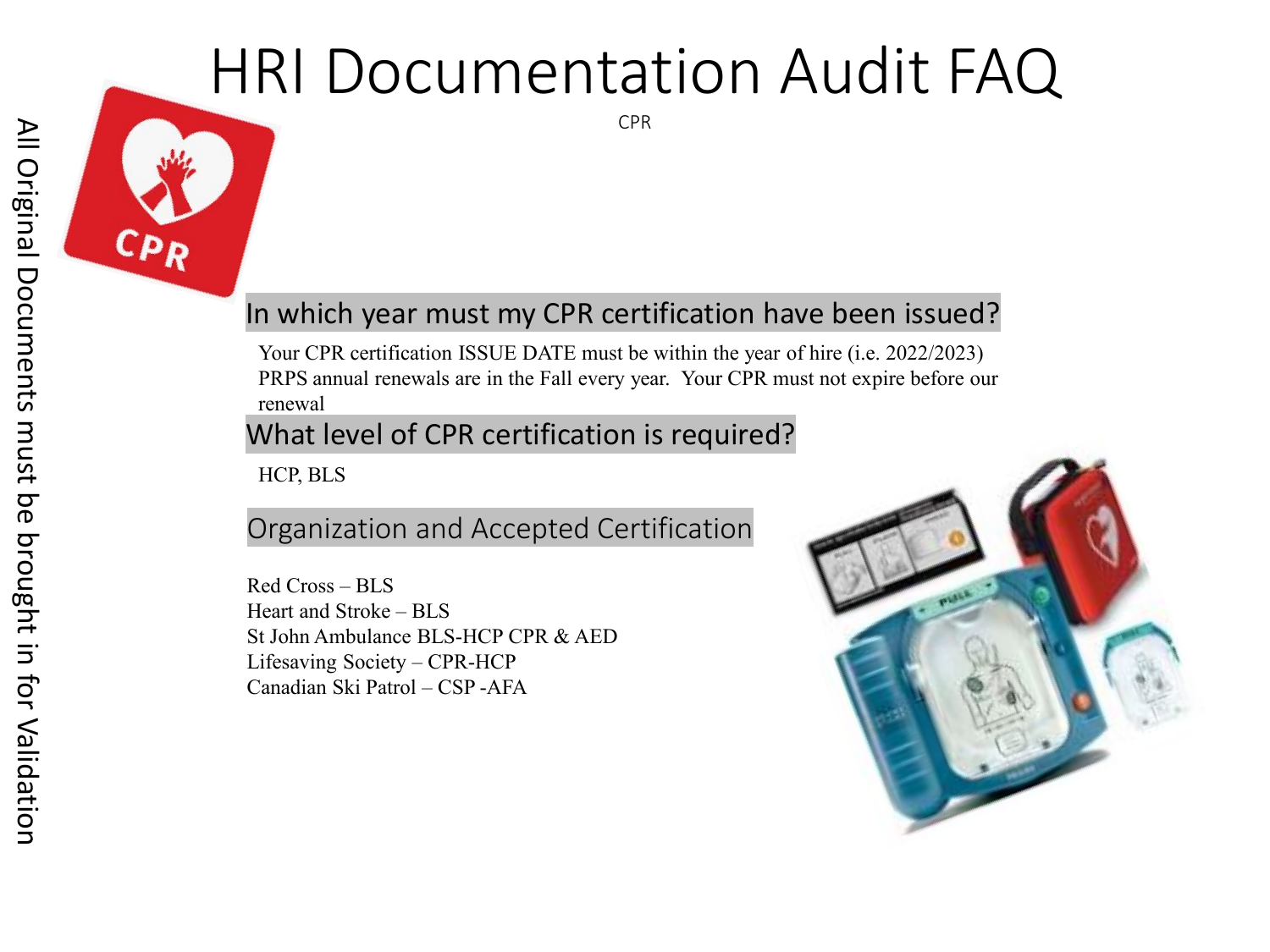

Diploma & AEMCA



### The application process requires me to upload credentials, what is required?

PCP/ACP Diploma *OR* completed equivalency. Ministry issued EMCA/AEMCA. Ministry issued Certification in PCP/ACP Level of Care

#### If I am currently a Paramedic Student, what do I upload in place of a diploma?

Letter from you College confirming your current enrollment in the program, current standing, and with anticipated graduation date

## If I am invited to the driver testing/documentation audit stage it also requests a letter from my College, would this be the same one that I uploaded during application?

**No! At that stage of the process we will require you to provide an updated letter stating that you have successfully completed the program**. If your program is still in progress, you must provide a letter of successful completion by no later than the first date of your employment contract. You are required to provide your official College Diploma no later than **90 days** from your graduation date

### If I am a student an have not written the AEMCA exam by the time I do driver testing/documentation audit, what will happen?

If you have registered for the exam and have proof of such please bring it with you. Otherwise, you will be required to submit your results letter to Risk & Audit upon immediate receipt and the formal certificate within **210 days** of your graduation date.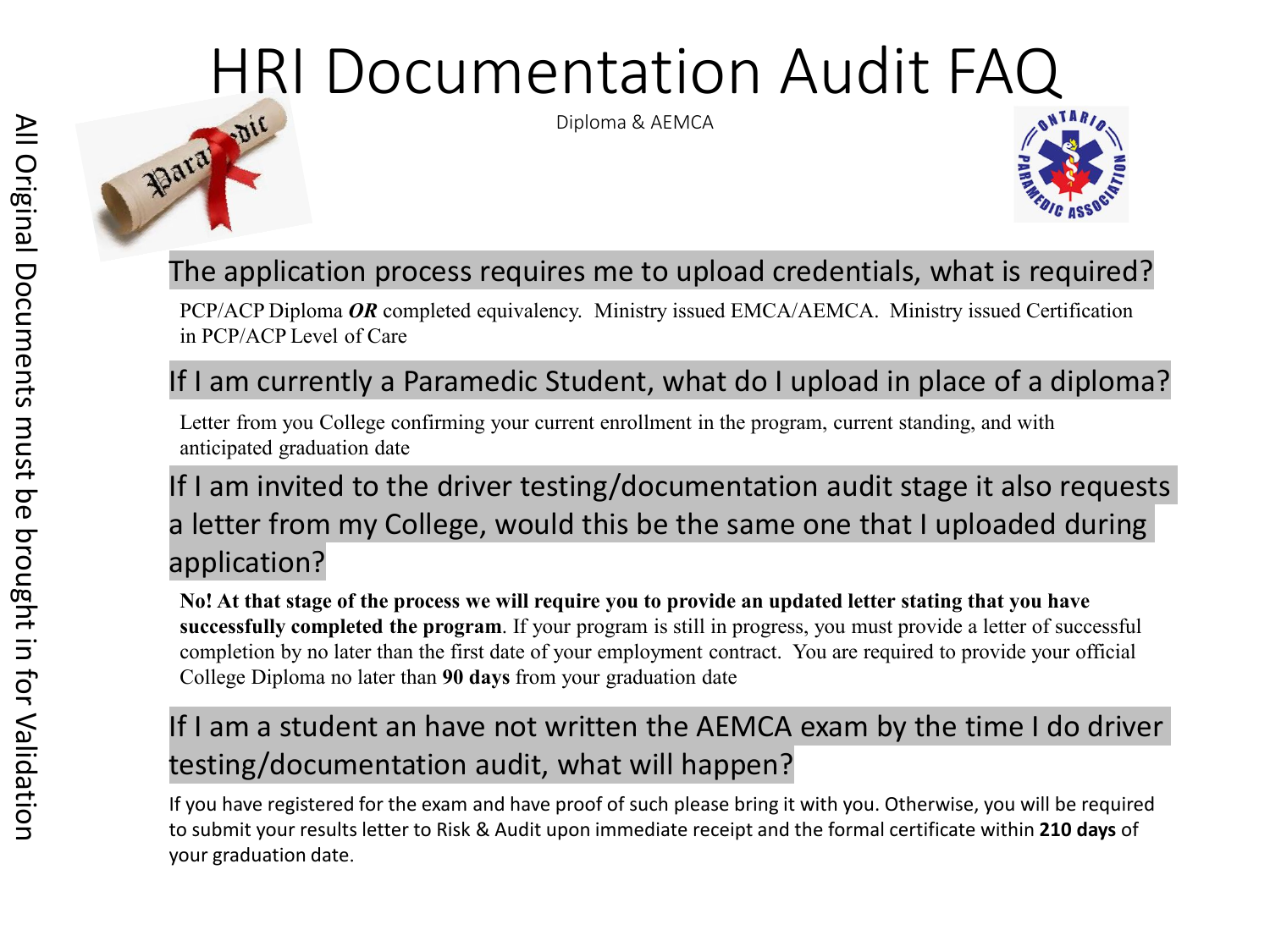

Criminal Record Check



#### When is my Criminal Record Check (CRC) due?

You will be submitting your **Vulnerable CRC** at driver testing/documentation audit. Please note, the CRC must have been processed within **45 days of that testing**. CRC's that are pulled prior to that are no longer valid or accepted by the Region.

#### What specific level of Criminal Record Check (CRC) is required?

Vulnerable Sector Checks are mandatory upon hire.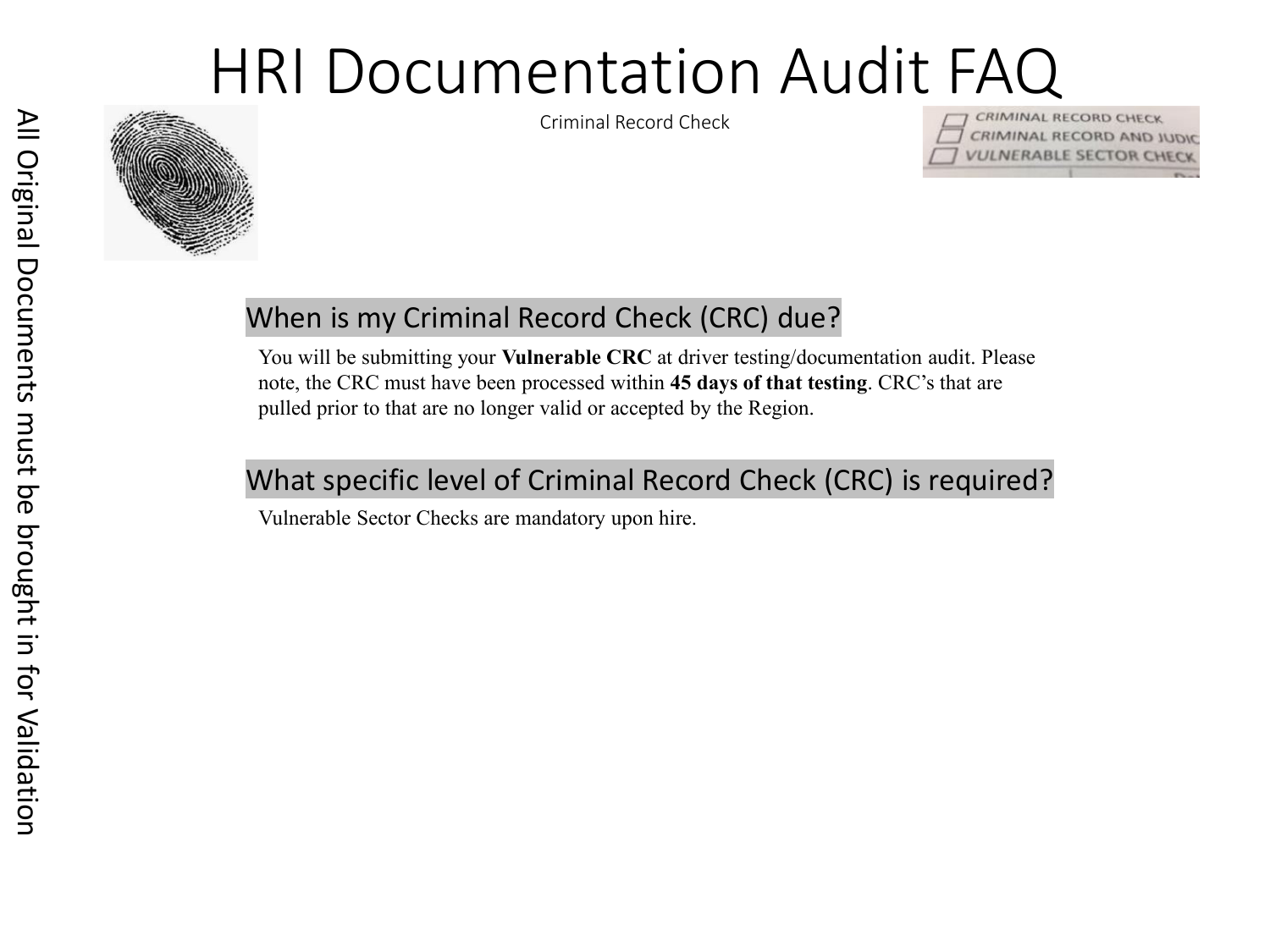



### If I don't have my vaccine history, what can I do?

If you went to school In Ontario, please call (905)791-7800 Ext 6421 to request your school Immunization records from Public Health CD department. Bring this document with you when you see you Physician to complete the CD Health Questionnaire

#### Can I use my vaccine data from College?

No. The CD Questionnaire must be completed by your Physician prior to driver training. All vaccines must be up to date and, all Serology and TB1 **must be from the Year of hire**

#### What do I do if I don't Sero convert?

Have your Physician complete the Medical Exemption Form citing the virus applicable and the timeline of exemption required. Submit completed form in addition to the CD Questionnaire.

#### What is Question 10? Communicable Disease Declaration

Question 10 speaks to your current health status pertaining to the current list of acute symptomatic illnesses listed in the Ontario Regulation 559/91 under the Health Protection and Promotion Act (HPPA)

## TB Step 1 & Step 2

The TB skin test 1 step is mandatory within 90 days of the driver training. If positive, a current clear chest x-ray must be completed and validated by your physician. Any historical 2 step will be accepted.

#### Polio?

Report Full series completed OR if not previously immunized, 3 doses as you get them